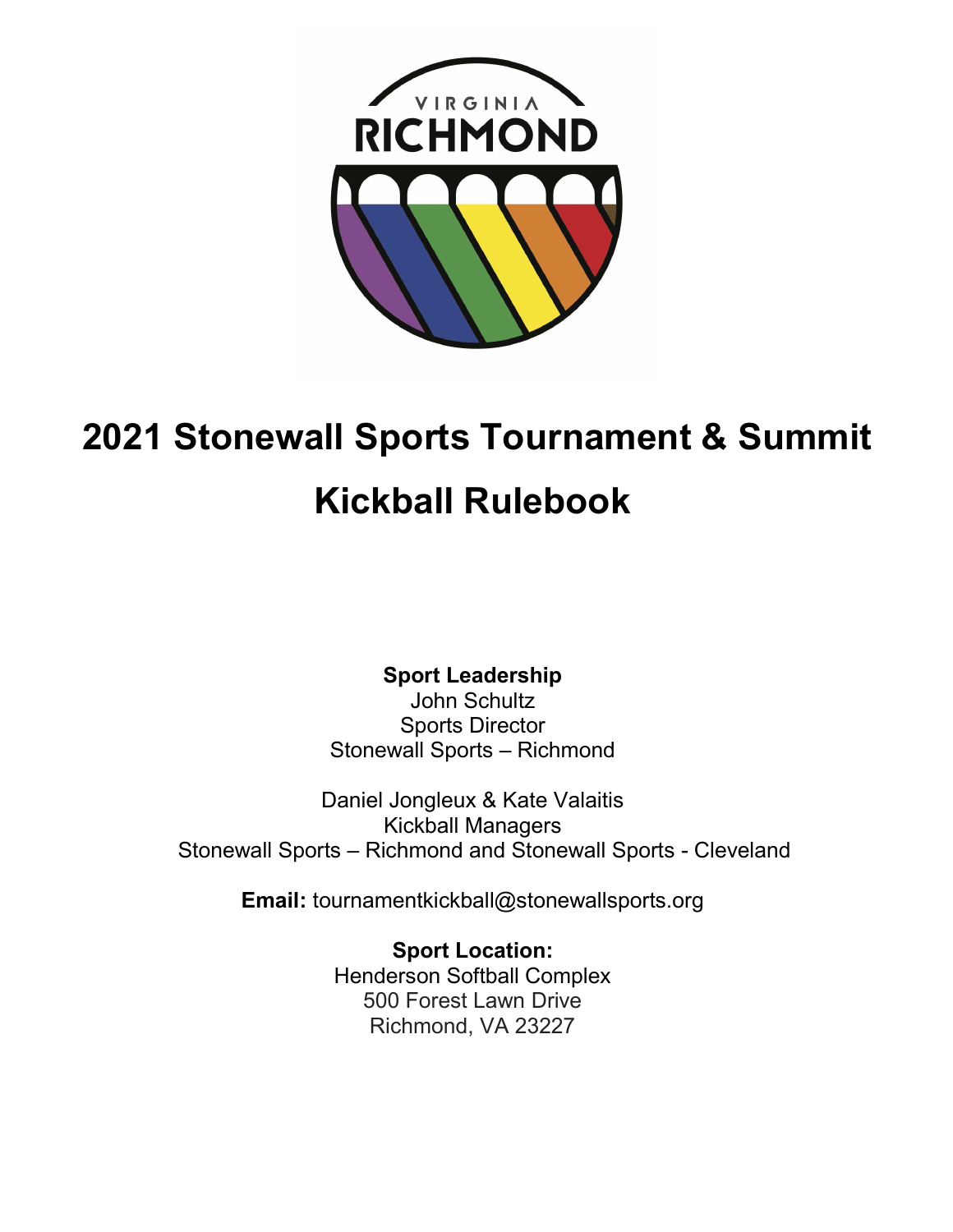#### 1. PLAYING FIELD & SET UP:

1.1. The League is responsible for determining a suitable playing field for all games and sponsored-events. The League and/or its designated Umpires & Referees will prepare the playing field in accordance with the following set-up guidelines below.

1.2. Like baseball, playing infield is diamond-shaped with equal angles (90° angle) and sides measuring sixty feet (60') – approx. twenty (20) paces – with a base located at each corner. When measuring the distance between Home Plate and/or each Base, place measuring tape at back corner of Home Plate and/or each Base and then measure from that point, placing the base at the appropriate 60' location.

1.3. Pitching Strip is placed in the center of playing infield along the First (1st) Base and Third (3rd) Base diagonal – the exact measurement should be forty-two feet and five inches (42'5") or approx. fourteen (14) paces from Home Plate.

1.4. Cones are placed at the outside corner of each base but cannot touch the base.

1.5. Cones are placed on the foul lines in a straight line extending ten to thirty feet (10' - 30') beyond First (1st) Base and Third (3rd) Base. Cones may be placed near Home Plate to help determine kicking box.

1.6. KICKING BOX: This area is a rectangular space where the front of the box aligns with the front of Home Plate and the back of the box aligns with the sideline cones behind Home Plate in an 8' x 8' box – the lines extending forward from the sideline cones perpendicular to the front of Home Plate make up the sides of kicking box. The area directly forward the kicking box is fair territory.

1.7. STRIKE ZONE: This area is a three-dimensional irregular pentagon based on the shape of Home Plate. Aligned with the front of Home Plate, strike zone is six inches (6") in height and extends one foot (1') to either side of Home Plate (see Rule 8.2). It is not permissible to physically mark the boundaries of the strike zone by cones or other raised objects as these objects could potentially interfere with play – drawn/painted lines are permitted in accordance with Rule 8.2.

1.8. After notifying the Umpire of any improper field set-up, the field layout shall be corrected before the beginning of next play.

1.9. A "safety base" must be placed next to First  $(1<sub>st</sub>)$  Base in foul territory (see Diagrams) and must be used for all regulation games in accordance with Rule 7.2.

1.10. All participants must respect and obey all rules and regulations pertaining to the field used for games. In addition, park permits may have stipulations that participants must abide by to play at those facilities. Participants breaking any field rules may be ejected from the game and may be considered by League Leadership for possible disciplinary action.

## 2. EQUIPMENT:

2.1. OFFICIAL ATTIRE: While participating, players must wear coordinating team uniforms. Uniforms must cover at least the upper chest area and players are not permitted to play shirtless. On Saturday teams should wear uniforms provided SSI for the national tournament, on Sunday teams may choose their own coordinated uniforms. Teams with uniforms branding inappropriate images or offensive language will be removed from the tournament.

2.1.1. Players may wear additional layers of clothing due to colder weather conditions and/or rain – either over or under uniform. The uniform does not need to be visible, but Players must wear the uniform in accordance with 2.1 and may be requested to verify use by the League and/or Umpire.

2.2. SHOES: Without any exceptions, Players are required to wear athletic shoes when playing. It is recommended that Players wear cleats; however, metal cleats are not allowed.

2.3. PERFORMANCE ENHANCING EQUIPMENT: Players may wear protective equipment providing it does not offer the wearer an unfair performance advantage (such as gloves) when playing. Any equipment deemed by the Umpire as "performance enhancing" must be removed or the Player will be removed from play.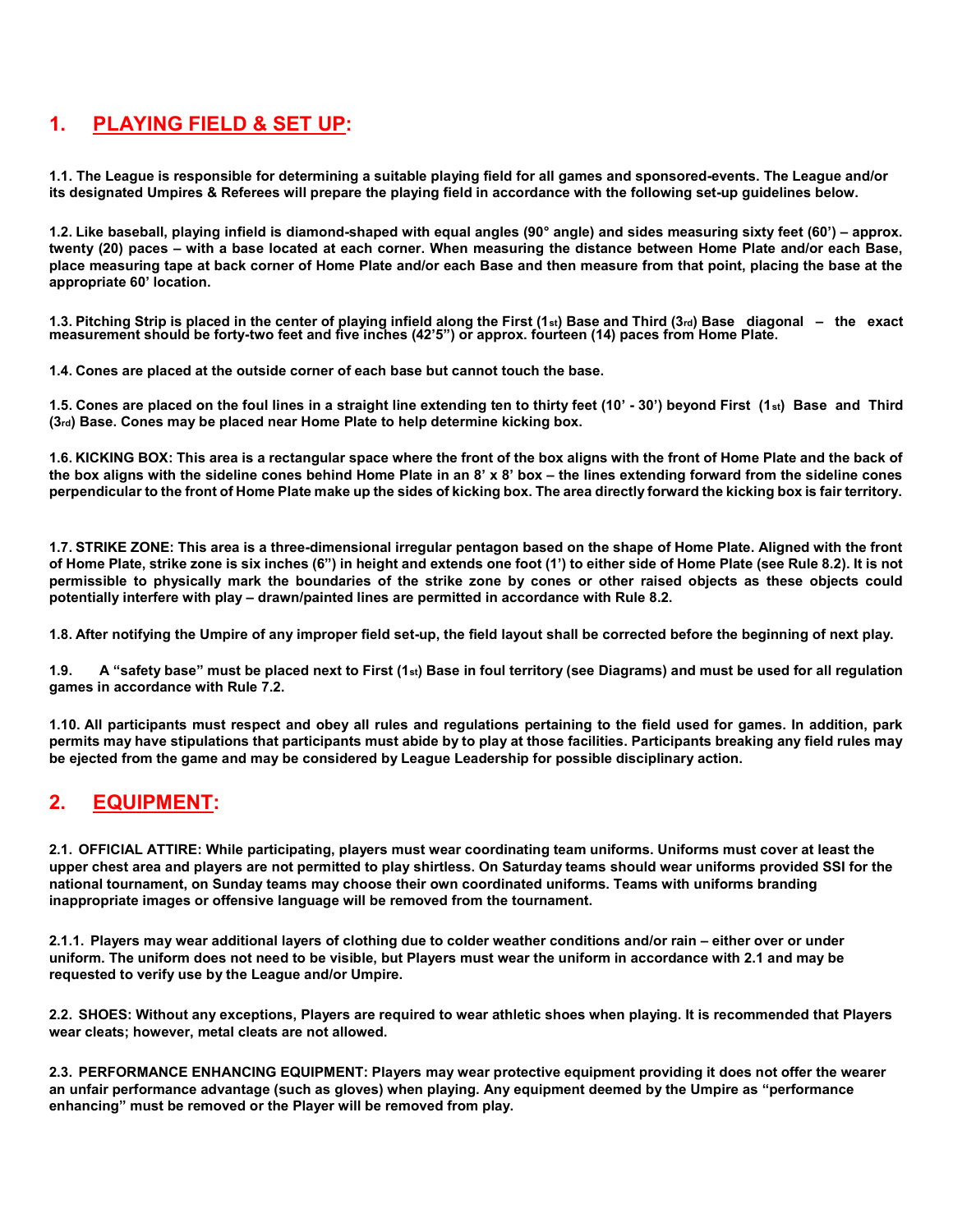2.4. OFFICIAL KICKBALL: The official kickball will be provided by the League – it is a 10" diameter rubber ball that should be pressurized to approximately 1.25 psi (but not greater than 1.5 psi. Do not over or under inflate the ball.

# 3. PARTICIPANTS:

3.1. PLAYER ELIGIBILITY: In order to be considered a Player, all participants must be (a) twenty-one (21) years of age or older by the date of first game; (b) adequately and currently health insured against all injury that may arise from kickball play; (c) properly registered through the approved registration process; and (d) sign the Tournament liability waiver. Participants can only play on one (1) Kickball team during the tournament.

3.2. OFFICIALS: Each game must be officiated by one (1) Umpire and at least two (2) Referees. These officials will be designated and furnished for games as scheduled and provided by the League.

3.2.1. UMPIRES: The Umpire is located at Home Plate, governs game play, and issues all final rulings (including but not limited to those described below), and has final authority on equipment issues. Referees assist the Umpire.

3.2.1.1. Umpires have jurisdiction over play and may (a) call a time out; (b) call off any game still in play after 45 minutes; and/or (c) penalize a Player, including game ejection, for any reason – this includes but is not limited to un-sportsmanlike conduct, fighting, delay of game, and excessive verbal abuse (see 15.3).

3.2.1.2. Umpires have jurisdiction over play and must (a) cancel the game if lightning is seen in close proximity and each Captain and/or Co-Captain agrees to call game, and/or (b) call off a game due to darkness, rain, or other cause at the Umpire's discretion with the tournament managers approval.

3.2.1.3. Umpires may make rulings on any points not specifically covered in the rules (at the time of occurrence), but the ruling shall not be deemed as precedent for future rulings.

3.2.1.4. Umpires may seek the advice of the Tournament Manager who will review the situation and advise on all applicable rules. If necessary, the League Leadership will consider call protests and provide advice on unsettled or unclear matters; however, decisions cannot be overturned on appeal and will only be prospective towards future games.

3.2.2. REFEREES: Each Team is required to provide two knowledgeable and capable (2) Referees to assist officiating games when assigned by League. Referees will be positioned at First (1st) and Third (3rd) Bases Referees decide whether Runner is "safe" or "out" and if encroachment infractions occur, among other calls. Referees are required to pay attention to the game at all times.

3.2.3. FIELD SET-UP & TAKE-DOWN: The Umpires scheduled, and Referees assigned to officiate the first games of the day are responsible for setting-up the playing fields as described in Section 1. Likewise, the Umpires scheduled, and Referees assigned for the last games are responsible for taking-down the playing fields after final game. Equipment can be picked-up and droppedoff at designated location as specified by League.

#### 3.3. TEAMS:

3.3.1. PLAYERS NEEDED TO PLAY: Each Team must field at least eight (8) Players – but no more than eleven (11) Players – at a scheduled game. If a Team cannot meet the minimum requirement, then that Team receives a Forfeit for that scheduled game.

3.3.2. The fielding Team must assign and field one (1) pitcher and one (1) catcher in an inning during the game.

3.3.3. Only the Captain(s) may dispute calls for rule infractions with the Umpire but must accept Umpire's final ruling.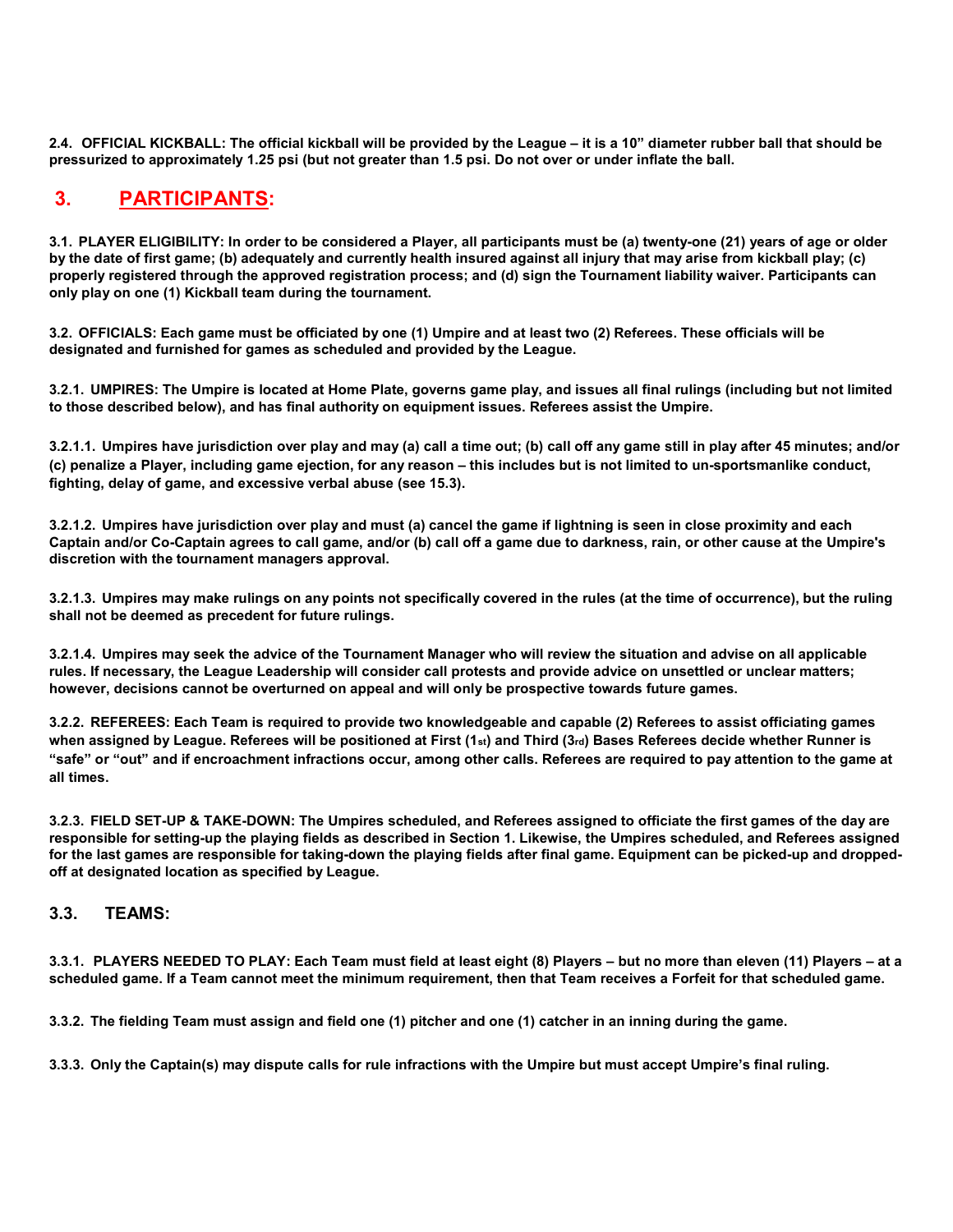3.3.4. PARTICIPATING PLAYERS: All participating Players must kick in the written kicking order – but are not required to field. If a Player cannot kick for whatever reason, then that Player is not permitted to field because the Player did not meet the minimum requirement of kicking. A "participating player" is any Player who is present and dressed to play (which means, but is not limited to: wearing official team t-shirt; athletic shorts, tights, or pants; and shoes or cleats) unless that Player is injured or has a legitimate medical condition. Umpire has discretion to determine whether the player has a legitimate medical condition.

3.3.5. EXCHANGE OF KICKING ORDER: Team Captains must provide a copy of their Team's written kicking order to the Home plate umpire prior to the start of game. The first base umpire will keep track of kicking orders for both teams throughout the game.

3.3.5.1. Both teams must exchange their Team's written kicking orders. Failure or refusal to provide a written kicking order will result in a "Game Forfeit" of the day's game.

3.3.5.2. IMPROPER KICKING ORDER CLAIMS: A claim of improper kicking order must be made to the Umpire, who will make the final determination. The claim must be made on the field no sooner than the first pitch thrown to the accused "wrong" Kicker and no later than the first pitch thrown to the subsequent Kicker. The first base umpire will check the records to see if there was a kick out of order. Any resulting play is nullified by a finding of improper kicking order and an out will be recorded for the player who was supposed to be kicking. The next kicker is the player who follows the proper kicker who was called "out".

3.3.6. ADDING PLAYERS TO KICKING ORDER: Players not present when the game starts are to be removed from the original kicking order. If Player arrives after the game starts, regardless of inning, that Player must be added to end of Team's kicking order. However, Player may not be added to kicking roster after Team has been once through the kicking order – the latearriving Player may still play defensively in the field (exception to Rule 3.3.4).

3.4. BASE COACHES: Two members of the Team at kick may coach First  $(1st)$  Base and Third  $(3rd)$  Base. Base Coaches may switch with other Team members to remain in proper kicking order. However, Base Coaches may not physically assist Runners while the ball is in play nor can they interfere with game play – doing so results in an out (see 11.2(h)).

#### 4. REGULATION GAMES:

4.1. REGULATION GAMES: To be considered a regulation game, the game must last at least three (3) full innings or forty (40) minutes, whichever occurs first. Official tournament games (excluding tournament semifinals and finals) may last a maximum of five (5) innings or forty-five (45) minutes – but a new inning is not permitted to start if the game has already played for Thirtyfive (35) minutes or more. Game clock officially starts when first pitch of the game is thrown. Tournament semifinal and final games will play a full 5 inning game without a time restriction.

4.1.1. If a game is called according to Rule 3.2.1.2 after being considered a regulation game, then the game score at the end of the last full inning shall determine the winner.

4.1.2. If a game is called according to Rule 3.2.1.2 before being considered a regulation game, then the game will resume after appropriate caution has been taken for weather.

4.2 HOME/AWAY TEAM DESGINATION: During tournament pool play captains will participate in a pregame coin toss to determine home and away sides. Winning captains will be able to decide if their team has the "Away" designation (Kicking first) or the "Home" designation (Kicking last).

4.3. SLAUGHTER RULE: Teams may score a maximum of 10 runs per inning. Once 10 runs have been scored the half inning will be considered complete per the slaughter rule.

4.4. WINNING/LOSING: The Team with the most runs at the end of the game wins. If the team winning after the top of the final inning is set to kick in the bottom of the inning, then the game ends without the bottom of the inning being played. If a regulation game is ended by the Umpire for whatever reason (including Rule 4.3) before the inning is completed, the recorded score will be the score at the end of the last completed inning.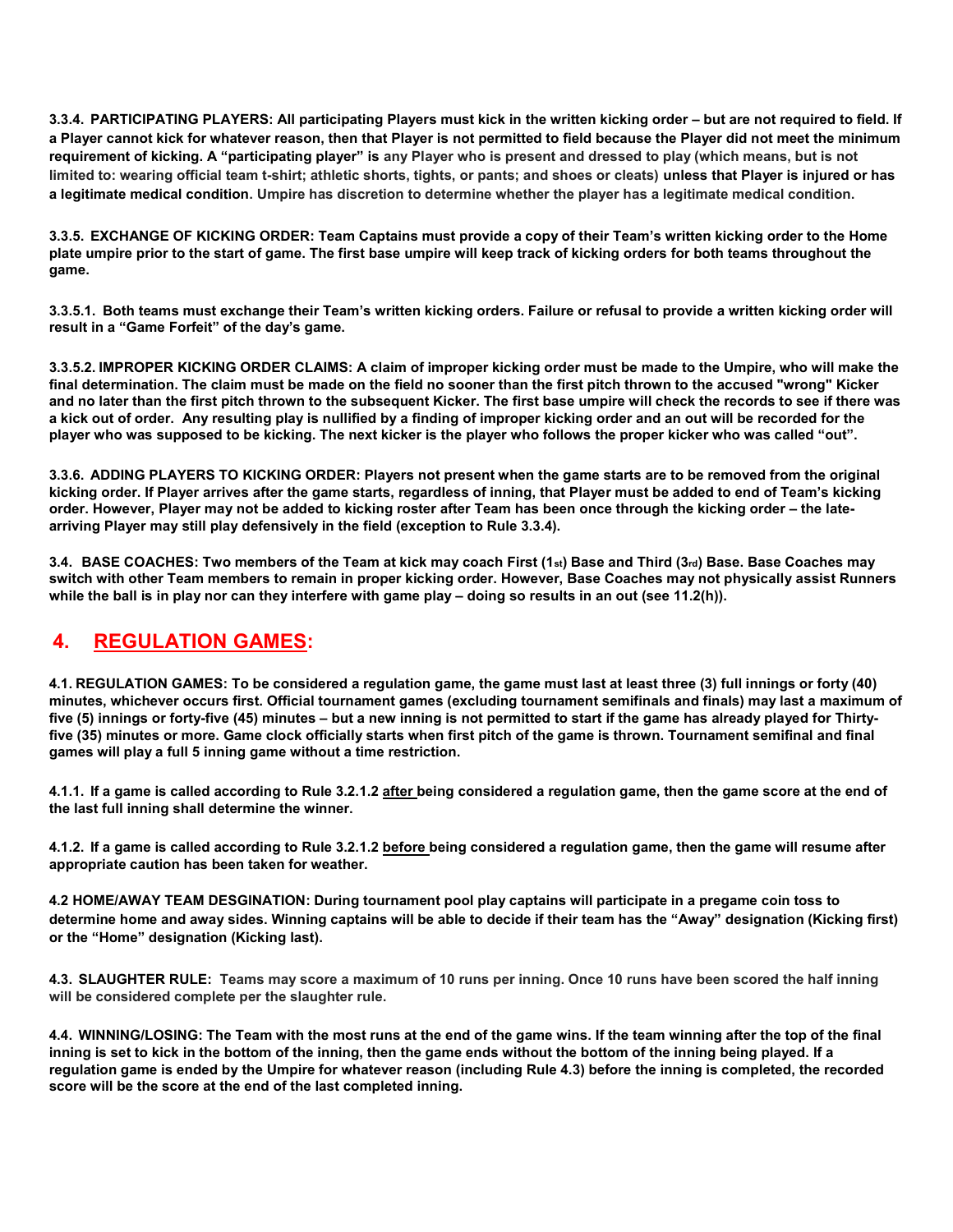4.5. TIES: If there is a tie score at the end of a pod game, then the game shall be marked as a tie. During elimination play, if the game ends in a tie, then additional innings will be played. Before the start of the inning, the last kicker will be placed on Second (2<sup>nd</sup>) base and each kicker will receive one (1) pitch per at bat. A strike or foul ball will be recorded as an out, a ball will result in a walk, and a kicked ball will be played live. The game will continue in this manner until there is a winner.

4.6. FORFEITS: The League has predetermined and enumerated scenarios that will result in a "Forfeit" being assessed against a Team under the rules. Forfeits cannot be waived. There are two types of forfeits with distinctly different consequences:

4.6.1. GAME FORFEITS: When assessed, counts as both a "20-0 Loss" and "Forfeit" against the offending Team – and a "20-0 Win" for the other Team.

4.6.2. PAPER FORFEITS (ADMINISTRATIVE PENALTY): When assessed, does not count as a "Loss" but does count as a "Forfeit" and ten (10) runs will be applied against the offending Team towards their total "Runs Allowed" for the season. Paper Forfeits DO NOT affect the game played or to be played by the offending Team on the date of the offending incident. \*\*Need to relook at this\*\*

4.7. Teams will have a five (5) minute grace period for any game delay. Failure to abide by this rule results in a Game Forfeit.

4.8. NON-REGISTERED PERSONS: A Team playing a non-registered person, an improperly registered person (see 3.1), or a person not registered on that Team will receive both a Game Forfeit and Paper Forfeit.

4.8.1. If such an infraction is claimed during the game, the Team accused of the infraction bears the burden of proof. The Team must present acceptable identification (ex. Government-issued photo ID or Team roster).

4.8.2. If such an infraction is claimed after a game, the infraction must be announced to the Tournament Head Referees and Kickball Managers before the end of the Team's next scheduled. The burden of proof rests with claimant Team.

4.9. RANKINGS/STANDINGS: Calculated using approved protocol established by Tournament (see Appendix B).

## 5. PITCHING, CATCHING, AND FIELDING:

5.1. PITCHING: Balls must be pitched by hand. There are no restrictions or limitations on pitching style.

5.2. POSITIONING & ENCROACHMENT: Proper field position must be maintained by all defensive Players during the start of play. Failure to be properly positioned will result in an encroachment infraction.

5.2.1. TYPES OF ENCROACHMENT:

5.2.1.1. FIELDER ENCROACHMENT: Except for the Catcher, all Fielders must start play AND remain in fair territory behind the First/Third (1st/3rd) Base diagonal – outside of the "Neutral Zone" (see Diagram) – until the ball has been contacted by the kicker.

5.2.1.2. PITCHER ENCROACHMENT: Pitcher must pitch the ball from behind the front edge of pitching strip AND remain completely behind that front edge of pitching strip after releasing the ball – outside of the "Neutral Zone" (see Diagram. No part of Pitcher's foot may be in front of or across the front edge of the pitching strip until the ball is pitched. After the ball is released, the Pitcher will follow fielder encroachment rules.

5.2.1.3. CATCHER ENCROACHMENT: Catcher must be behind or parallel to the Kicker when they are in the kicking box. The Catcher may not be positioned forward of the Kicker during the play before the ball is kicked. In addition, Catcher is not permitted to come into contact with the Kicker nor position so closely to the Kicker as to restrict kicking motion.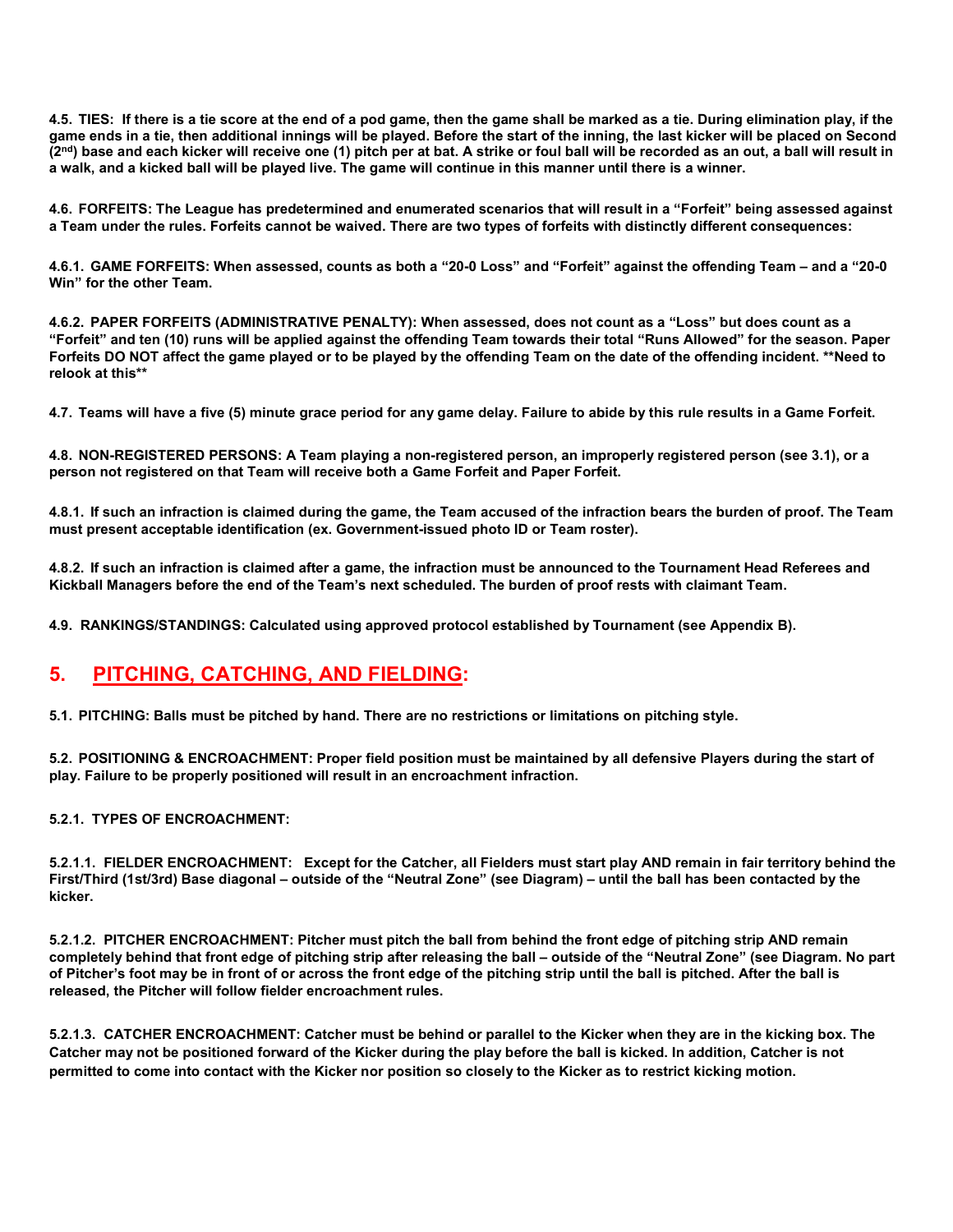5.2.2. ENCROACHMENT PENALTIES: The penalty for the Team's encroachment regardless of the type or effect on the play will results in an AUTOMATIC ball awarded to the kicker. However, if the offensive team prefers to have the result of the play stand instead of the call of "ball" awarded to the kicker, then the captain of the offensive team must immediately tell the home plate umpire he/she/they would like to decline the encroachment call and keep the play as is. The umpire must respect the captain's decision. This will NOT count as a challenge.

5.3. Fielders are permitted to intentionally let kicked balls drop in order to attempt a double play – there is no "infield fly" rule nor any countermeasures against fielders who find it to their tactical advantage to let a ball drop rather than catch it.



## 5. KICKING:

6.1. Each Kicker must make all kicks by foot or leg below the knee (see 10.2(e)). Any ball touched by the foot or leg below the knee is considered a kick, including kicks made to pitches that would otherwise be considered a "ball" (see Section 9). Therefore, it is the Kicker's responsibility to evade a pitched ball that they do not wish to kick. However, the Umpire may call a pitch a "ball" if the Umpire judges it to be a deliberate and an unsportsmanlike throw at the Kicker.

6.2. All kicks must occur at or behind Home Plate within the Kicking Box. The Kicker may step on Home Plate to kick; however, no part of the planted foot may be in front of or cross the front edge of Home Plate (see 10.2(h)). Kicker must have at least a portion of the planted foot within the kicking box during the kick (see  $10.2(q)$ ).

6.3. Bunting is permitted.

6.4. Intentional fouls are permitted but are discouraged. An "intentional foul" is when a Kicker deliberately kicks the ball into foul territory in an effort to avoid a pitched ball that would otherwise be called a strike in accordance with Rule 8.2 in order to advance the foul count.

#### 7. RUNNING AND SCORING:

7.1. Runners traveling from Home Plate may overrun First (1st) Base and may only be tagged out if actively and intentionally attempting to advance to Second (2nd) Base. An idle left turn where the Runner returns directly to First (1st) Base does not constitute an active attempt to advance – must be a deliberate move towards advancing to Second (2nd) Base.

7.2. SAFETY BASE: the "safety base" must be used when the Kicker is traveling to First (1st) Base from Home Plate.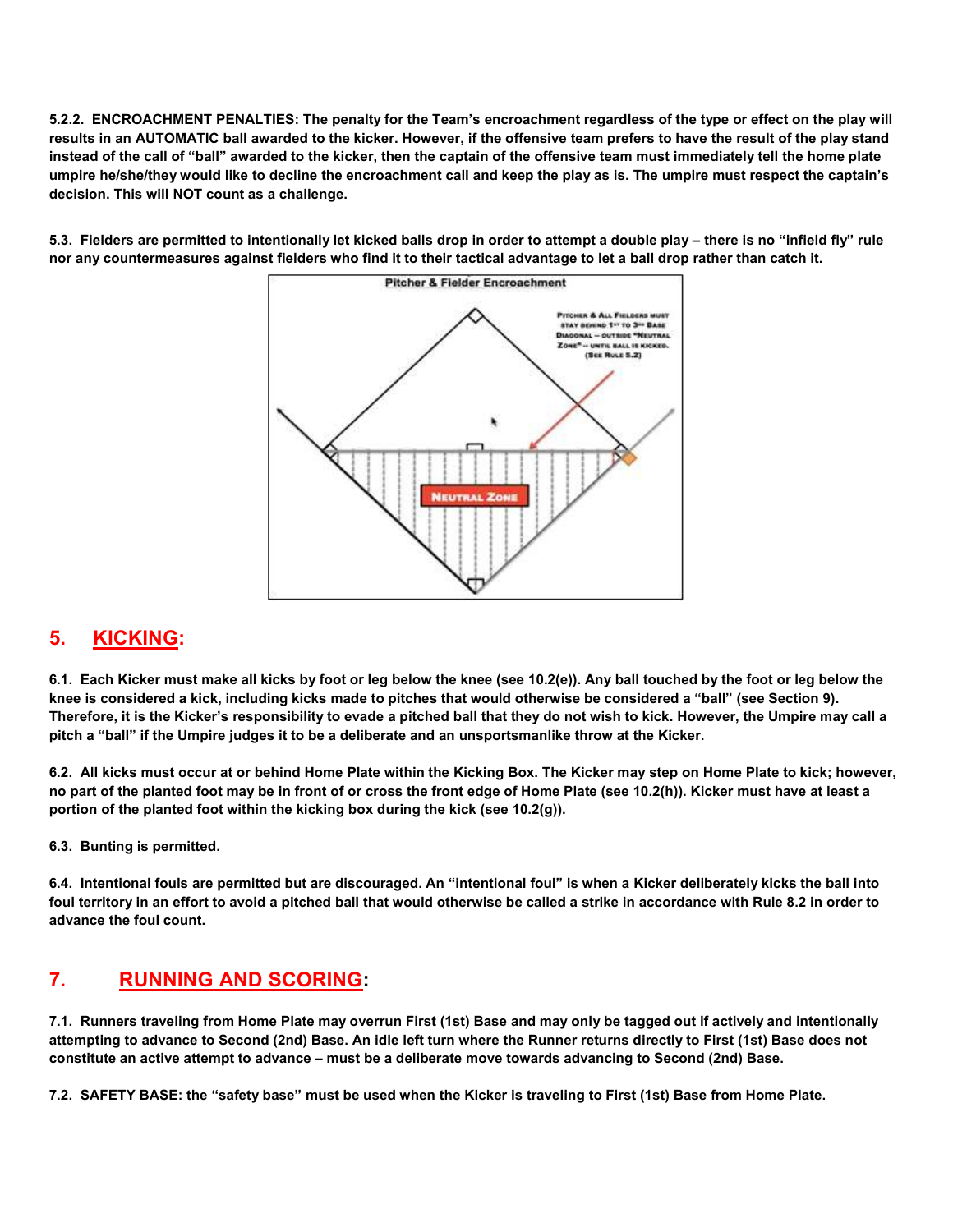7.2.1. Safety Base is ONLY available for Runners traveling from Home Plate (see 7.5). No additional base may be used at any other base.

7.2.2. Fielders trying to make an out on First (1st) Base must touch the base in fair territory (the First (1st) Base). Runners hindered by a fielder touching the Safety Base will be "Safe".

7.2.3. When a play is attempted at First (1st) Base, the Runner must touch the Safety Base – and not First (1st) Base. If the Runner touches First (1st) Base prior to being called "Safe" at the Safety Base, then the Runner shall be called "Out", unless an exception below applies:

7.2.3.1. The Runner may use First (1st) Base if attempting to advance to Second (2nd) Base or if there is no Fielder on First (1st) Base. A runner using or touching First (1st) Base in any other circumstance is "Out".

7.2.4. Once a Runner has reached First (1st) Base safely, the Runner must start the next play on First (1st) Base. Any Runner standing on or touching the Safety Base at the beginning of the next play will be "Out".

7.3. Kickers may NOT slide into First (1st) Base.

7.4. Runners must stay within the baseline. Any Runner that runs outside the baseline is "Out" unless the Runner is merely following a natural running arc or changing course to avoid interference with a Fielder making a play (see 11.2(k)). Runners may move no more than four feet (4') outside the baseline when attempting to avoid a ball tag.

7.5. Fielders must stay out of the baseline. Fielders trying to make an out at a base may have their foot on base but may not block the base and must lean out of the baseline. A fielder completely blocking a base will result in the runner being "safe". Runners hindered by any Fielder within the baseline or standing on the base – not making an active play for the ball – shall be "Safe" at the base to which they were running (see 12.2.1). Runners may choose to advance beyond this base.

7.6. Runners are not permitted to lead off base nor steal bases. Runners may advance once the ball is kicked. A Runner who is off base when the ball is kicked is "Out" (see 11.2(g)).

7.7. FORCED SITUATION: A force is a situation when a Base Runner is compelled (or forced) to vacate their then-occupied base and try to advance to the next base because the Kicker became a Runner. For our kickball purposes, a Kicker becomes a Runner at the moment a kicked ball is not caught and touches the ground within fair territory.

7.7.1. Runners cannot remain on the base in a force situation as described above (see 11.2(n)). Runners who become out while running from one base to the next do not negate the previous force situation.

7.7.2. Runner at First (1st) Base is always forced to attempt to advance to Second (2nd) Base when the Kicker becomes a Runner as described above. Runners at Second (2nd) or Third (3rd) Bases are forced only when all bases preceding their thenoccupied base are also occupied by other Base Runners and the Kicker becomes a Runner as described above.

7.8. Hitting a Runner's neck or head with the ball is not allowed, except when the Runner is sliding. If occurs, then Runner is "Safe" and advances to the base they were running toward when the ball hits the Runner. However, if the Runner intentionally uses the head or neck to block the ball, and is so called by the Umpire or Referee, the Runner is "Out".

7.8.1 A fielder kicking a ball at a runner is not allowed. Fielders may kick the ball to other team members but if a ball that is kicked by a fielder strikes a runner, the runner will be deemed safe, and the play will result in an automatic dead ball.

7.9. TAGGING UP: To "tag up" is a requirement for a Base Runner to retouch or remain on their starting base until (or after) the ball is kicked and either (1) lands or is first touched within fair territory, or (2) is caught in flight within foul territory. Base Runners must tag up when a fly ball is caught in flight by a Fielder. Runners are free to attempt to advance at their own risk after a legal tag up, even if the ball was caught in foul territory. A Runner failing to tag up as required is out (see 11.2(f) & 11.2(m)).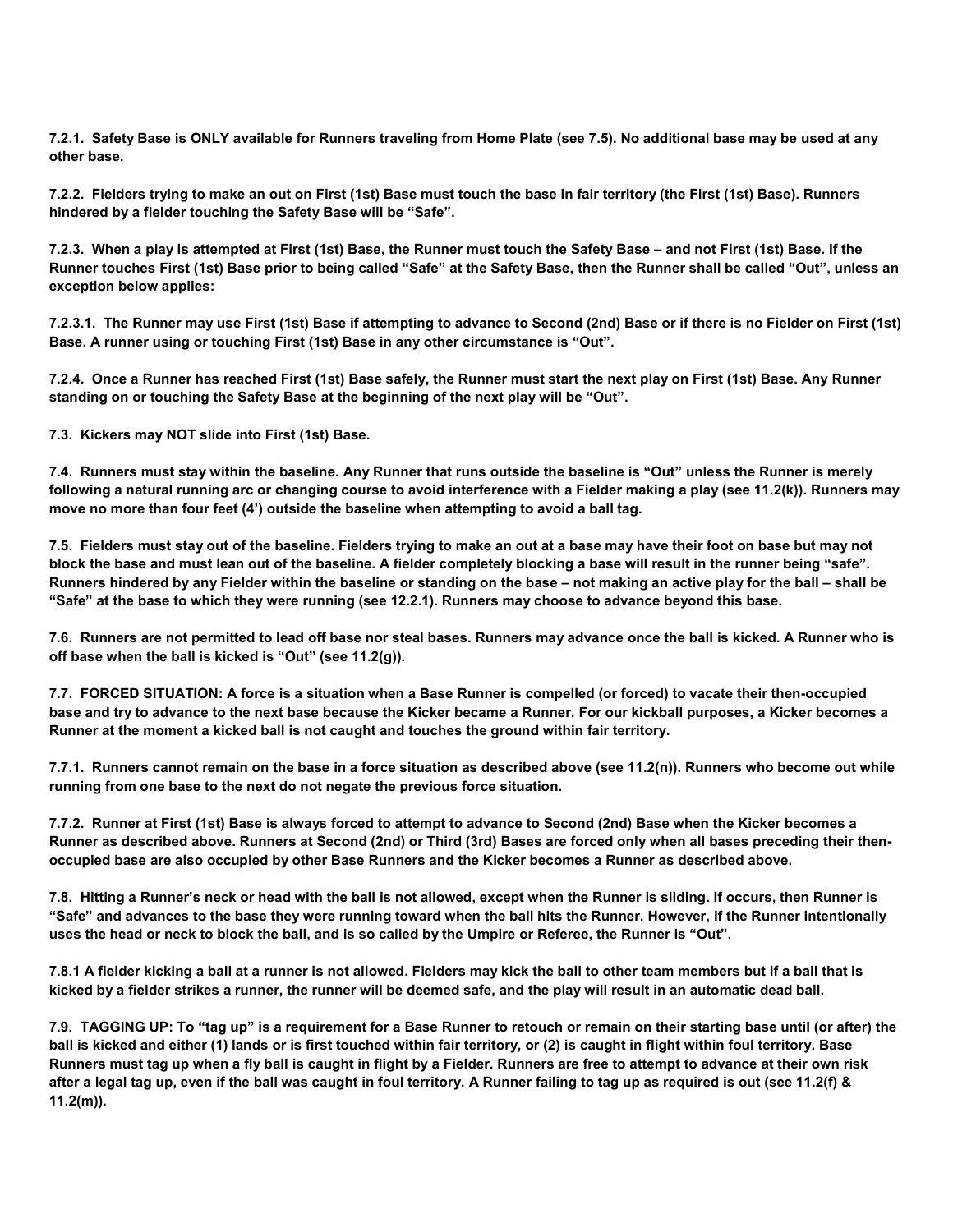7.10. All ties go to the runner.

7.11. OVERTHROWS: An overthrow is a ball thrown, kicked, or deflected into foul territory while making a defensive play toward a Player or base. When the overthrow rules apply, depends on the location of the regulation game.

7.11.1. Overthrows only apply at first base. Otherwise, Interference Rules in section 12.2.

7.11.2. When an overthrow made in the direction of 1<sup>st</sup> base is made, the kicker may only advance to 2<sup>nd</sup> base. All other runners may continue to advance as many bases as they please.

7.12. Running past another Runner is not allowed – the passing Runner is out (see 11.2(j)).

7.13. A run counts when a Runner touches Home Plate before the third (3rd) out is made, EXCEPT that no run can score when the third (3rd) out is made during a force play situation, or when the Kicker is put out before touching First (1st) Base.

7.14. When a base is displaced during play, any Runner is safe while in contact with the base's original and correct location. All displaced bases should be restored at the end of each play.

#### 8. STRIKES:

8.1. A count of three (3) strikes is an out. Foul balls will count towards the strike count (see 10.1).

8.2. A "strike" is a pitch that is not kicked and is not called a ball in accordance with Rule 9.2 and where any part of the pitched ball enters the strike zone as described herein (see 1.7). Furthermore, "any part of the pitched ball" means even the slightest amount of the ball entering strike zone as defined in Rule 1.7. Additionally, a strike is an attempted kick missed by the Kicker inside or outside of the strike zone.

8.3. A pitched ball that has passed through the strike zone and passes completely through the back of the kicking box will be considered a strike, even if the ball is touched after passing through the box.

#### 9. BALLS:

9.1. A count of four (4) balls advances the Kicker to First Base.

9.2. A "ball" is (a) a pitch outside the strike zone as judged by the Umpire when a kick is not attempted (see 1.7); (b) a pitched ball that does not touch the ground at least twice or roll before passing Home Plate; (c) a pitched ball that exceeds 6 inches (6") in height from bottom of the ball as it passes through the strike zone.

9.3 An intentional walk, defined as 4 consecutive balls at the beginning of a count (4-0), will result in a double base walk where the kicker will automatically advance to second base.

#### 10. FAIR AND FOUL BALLS:

10.1. Foul balls count towards the strike count. However, a foul ball that occurs with two (2) strikes in the count will result in one "courtesy foul", any subsequent fouls after that will result in a third strike and an out.

#### 10.2. TYPES OF FOUL BALLS:

10.2.1. A "Live Foul Ball" is a kicked ball that: (a) Lands within foul territory; (b) Is touched in foul territory; (c) that lands in fair territory but touches foul territory on its own before reaching 1<sup>st</sup> or  $3^{rd}$  base; (d) Whose direction is altered by contact with an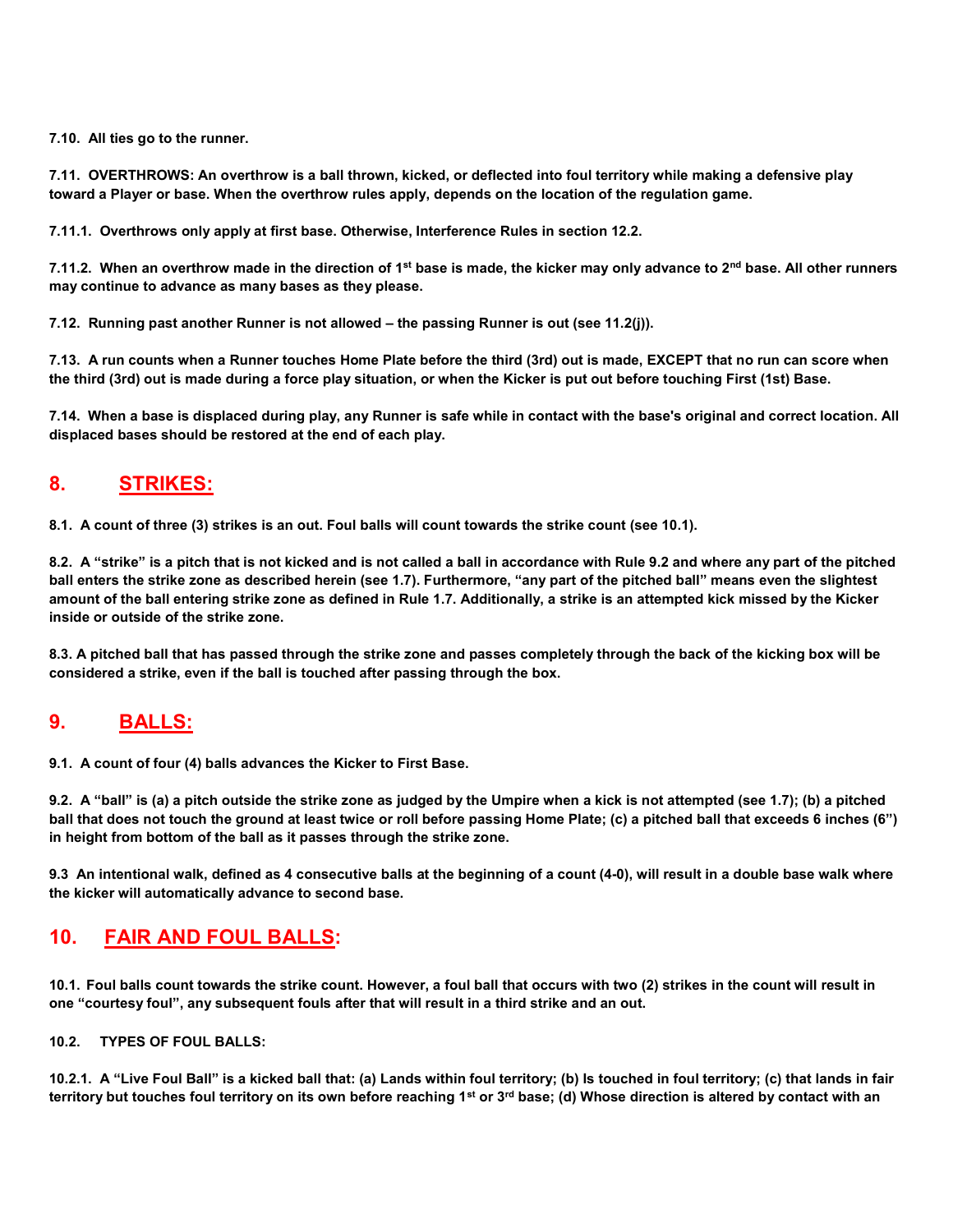object (except a fielder) other than the ground in foul territory; (e) a kicked ball outside of the kicking box (except in the case of 8.3)

10.2.2. A "Dead Foul Ball" is a play that is immediately dead, and all runners must stay or return to their respective bases. A dead foul ball occurs when: (a) a kick is made on or above the knee; (b) A kicked ball is touched more than once or stopped in the kicking box (a double kick where the second contact made by the kicker with the ball is outside of the kicker's box results in an OUT).

10.3. A "fair ball" is (a) kicked ball landing and remaining in fair territory (see Diagram at C, D & E); (b) a kicked ball landing in fair territory then traveling into foul territory once beyond the First or Third base (see Diagram at A, B & F); (c) a kicked ball that lands or is touched in fair territory but is knocked into foul territory by a Fielder.

10.4. Foul lines are considered fair territory.



#### 11. OUTS:

11.1. A count of three (3) outs by a Team completes the Team's half of the inning.

11.2. An "out" occurs when (a) kicking count is three (3) strikes (see 8.1 & 10.1); (b) any kicked ball (fair or foul) is caught by a Fielder; (c) a forced out by ball tag at the base to which a Runner is running prior to the Runner arriving at that base; (d) a Runner is touched by the ball at any time while not on base while ball is still in play (see 12.2.3); (e) a Kicker touches the ball with their hand or arm; (f) a Runner is tagged by the ball on base when the Runner fails to tag--□up as required when a ball is caught (see 7.6); (g) a Runner is off base when the ball is kicked (see 7.3); (h) a Runner is physically assisted by a Team member or Base Coach during play (see 3.4); (i) a Kicker does not kick in the proper kicking line up (see 3.3.4); (j) a Runner passes another Runner (see 7.11); (k) a Runner runs outside of the baseline (see 7.1); (l) a Runner who misses a base but fails to tag up, as called by a Referee upon the conclusion of the play; (m) a Runner who fails to properly tag up on a caught ball (see 7.6); (n) a Runner tagged by the ball while on a base they are forced to vacate by the Kicker becoming a Runner (see 7.7);

and/or (o) a Runner coming from Home Plate who steps on First (1st) Base when required to use the Extra Base (see 1.10.3).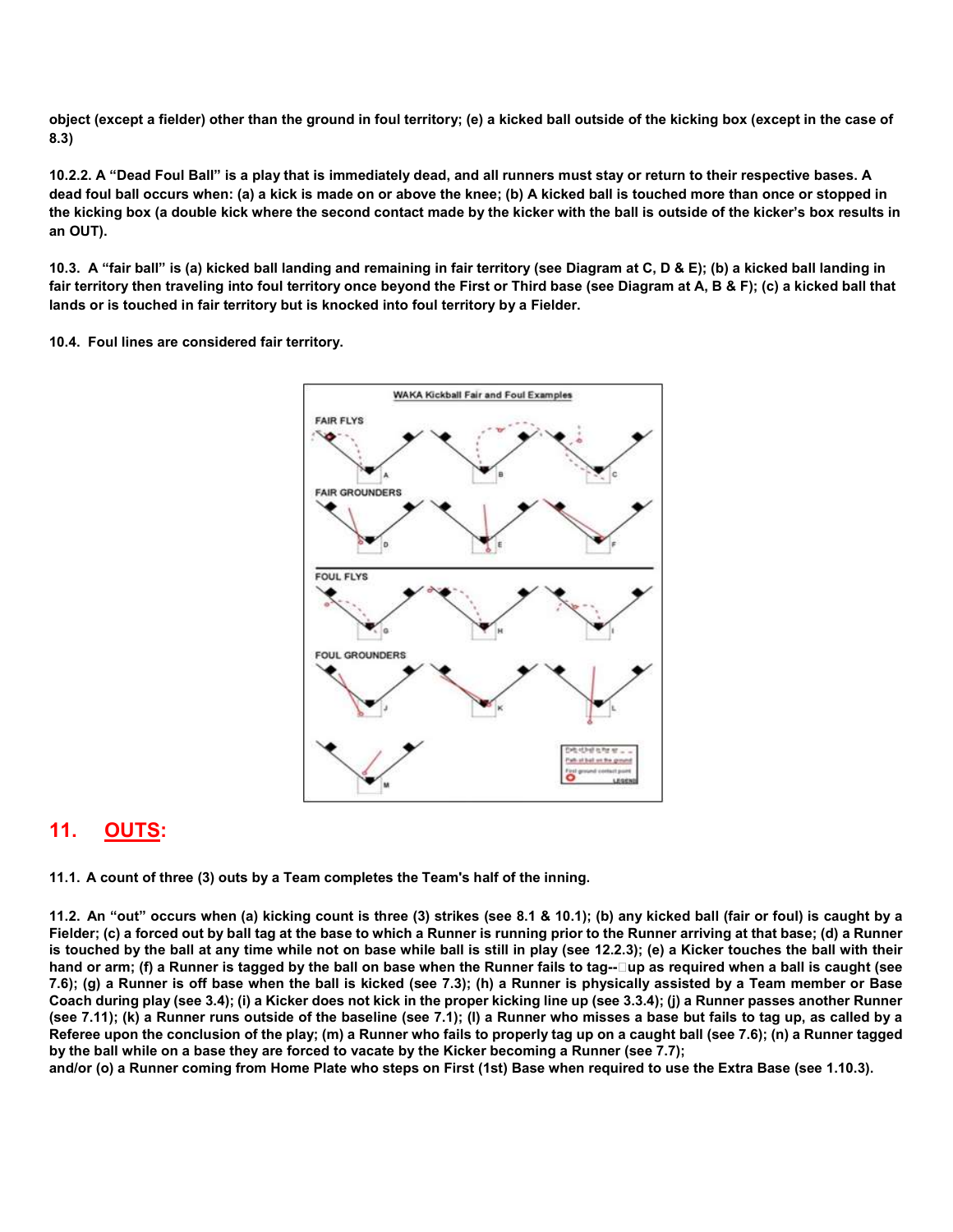#### 12. BALL IN PLAY:

12.1. Play ends when the pitcher has possession of the ball and returns to the Pitcher's mound. Pitcher's mound extends twelve feet (12') from the center of the pitching strip. Runners who are off base at this time and in forward motion may advance only one (1) base. Runners who are off base at this time but not in forward motion must return to the base from which they were running.

#### 12.2. INTERFERENCE:

12.2.1. BY FIELDER: When Runner is hindered by any Fielder within the baseline or standing on the base – not making an active play for the ball – the Runner shall be safe at the base to which they were running. Runners may choose to advance beyond this base while the ball is still in play.

12.2.2. BY RUNNER: When Runner physically hinders Fielder attempting to make a play in a deliberate and unsportsmanlike manner, the interference causes the play to end, the Runner is out, and other Runners must go back unless forced forward.

12.2.3. BY RUNNER WHO TOUCHES BALL: When any Runner (on or off base) intentionally touches a ball (see 11.2(d)), the interference causes the play to end, the Runner to be out, and any other Runners shall return to the base from which they came, unless forced to advance.

12.2.4. BY NON-PERMANENT OBJECT: When any non-Fielder or non-permanent object – except an Umpire, Referee or Runner – touches or is touched by a ball in play in fair territory, the interference causes the play to end and Runners shall proceed to the base to which they were headed.

12.2.5. BY PLAYER ON OPPOSITE FIELD: When a Player from the game on the opposite playing field (1) touches the ball and the interference gives either Team an unfair advantage OR (2) deliberately and intentionally hinders a fielder to prevent a play (not mere incidental contact) and the interference gives the Kicking Team an unfair advantage – so much so that play should cease due to fairness and sportsmanship. This interference causes play to end. The Umpire has the ultimate discretion to determine whether interference occurred and the location of base-Runner(s) before the interference. However, the Umpire may not advance the Runner(s) greater than to the base they were headed.

12.2.6. INTERFERENCE BY NON-FIELDING PLAYERS: When non-fielding players (such as supporters, spectators, bystanders, etc.) significantly hinder or prevent a Fielder from retrieving a ball in foul territory – so much so that play should cease due to fairness and sportsmanship, this interference causes play to end. The Umpire has the ultimate discretion to determine the location of base-Runner(s) before the interference. However, the Umpire may not advance the Runner(s) greater than to the base they were headed.

12.3. If a ball is popped or deflates significantly, that play shall be replayed with a properly inflated ball.12.

#### 13. INJURY AND SUBSTITUTIONS:

13.1. The Captain (and/or Co-Captain) is permitted to substitute/replace a fielding position during an inning for any reason. However, the fielding position (including pitcher and catcher) may only be substituted/replaced once per inning – unless injury forced another substitution. The clock continues to run while a substitution is occurring, but the umpire has absolute discretion to stop the clock and (if deemed necessary) add a reasonable amount of time back on the clock if the substitution or frequency of substitutions is unfairly delaying the game. Abuse of this rule as a time management strategy will be treated as unsportsmanlike conduct and will not be tolerated.

13.1.1 The substitution for pitcher can only be made when the count pitch count for a batter is at 0-0-0, unless due to an injury.

13.2. In case of injury or illness, the Captain (and/or Co-Captain) may request a timeout for the participant's removal and replacement. If the participant later returns to play, the participant must be inserted into the same kicking order position previously held.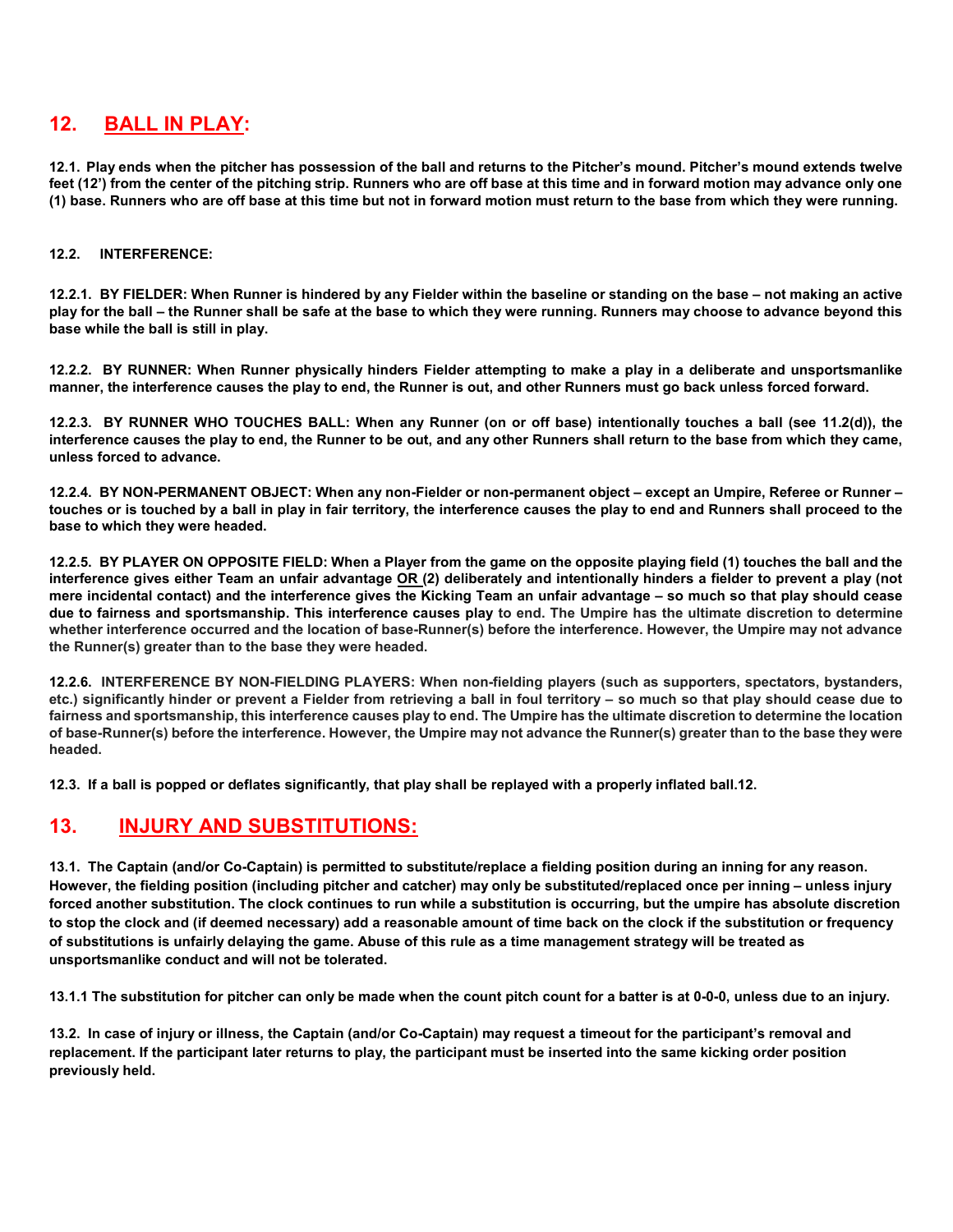13.3. If a Player is ejected, injured, or becomes ill and cannot continue, the kicking order will continue in the same formation less the removed Player. Injured Players who do not kick cannot play in the game.

13.4. If a Kicker is injured before reaching or being able to reach First (1st) Base, then the Kicker is deemed "out".

13.5. A substitution for an injured Runner is only allowed if the injured Runner successfully made it to base. The substitution must be the last out that was made or the last kicker in the batting order if no outs have been made.

13.6. An individual Runner may be substituted no more than twice per game. After second substitution, the Player will be removed from the game and no longer allowed to participate.

#### 14. TOURNAMENT FORMAT

14.1 Competition Bracket: The tournament will last two (2) days. All teams will have the opportunity to play on both days. The first day of the tournament will be "pod play" where teams will be randomly assigned a pod to play within. Each team will play each other team in the pod on the first day. The tournament leadership will attempt to place no more than two (2) teams from the same city in a pod while still trying to maintain the fairness of the random draw. On the second day teams will be placed into an elimination tournament bracket. The tournament will run an A, B, and potentially C level bracket depending on the number of teams. The overall tournament winner will be considered the A bracket winner.

14.2 Recreational Bracket: The tournament will last two (2) days. All teams will have the opportunity to play on both days. Teams will be randomly assigned 4 teams to play against in a round robin format over the course of 2 days. A team will play a maximum of 3 games per day. Once all teams have finished their round robin play the top two teams based on results will play one final game for the recreational bracket winner.

#### 15. SPORTSMANSHIP:

15.1. While games are often competitive, ensuring participant safety and providing a comfortable atmosphere is important to the League – on and off the field. Game atmosphere should try to always remain good-‐natured. Proper sportsmanlike behavior is subjective and should be viewed as how the reasonable person would interpret the behavior in a game situation. However, certain instances are inherently unacceptable, and the Tournament team will exercise zero tolerance when handling these situations.

15.2. Public drunkenness; physical violence or threats of violence; excessive swearing, discriminatory comments, and/or name--□calling; sexual harassment and/or inappropriate sexual touching of the same or opposite sex; bullying of any kind; and/or any conditions creating an unsafe environment are not permitted. The Umpire has discretion to penalize violating Players (see 3.2.1.1). Additional penalties may be assessed on a case-by-case basis at the discretion of League.

15.3. On field punishments: If an unsportsmanlike act occurs during the course of the game, tournament umpires and/or managers may give direct punishments during game play as follows:

15.3.1 Yellow Cards: Can be given as a direct punishment and serve as an official warning for unsportsmanlike behavior. Yellow cards are Cumulative; players who have already received two (2) yellow cards in prior games will be ejected from the game upon their third yellow card.

15.3.2 Red Cards: Can be given as a direct punishment or are given to a player who has already received a yellow card earlier in the game. Players receiving a red card are immediately ejected from the game. They are also not permitted to play the following game. Players receiving a straight red card may appeal the suspension from the following game with the Tournament Kickball Manager. Depending on the nature of the violation, the player may also be ejected from the tournament completely at the Tournament Managers discretion.